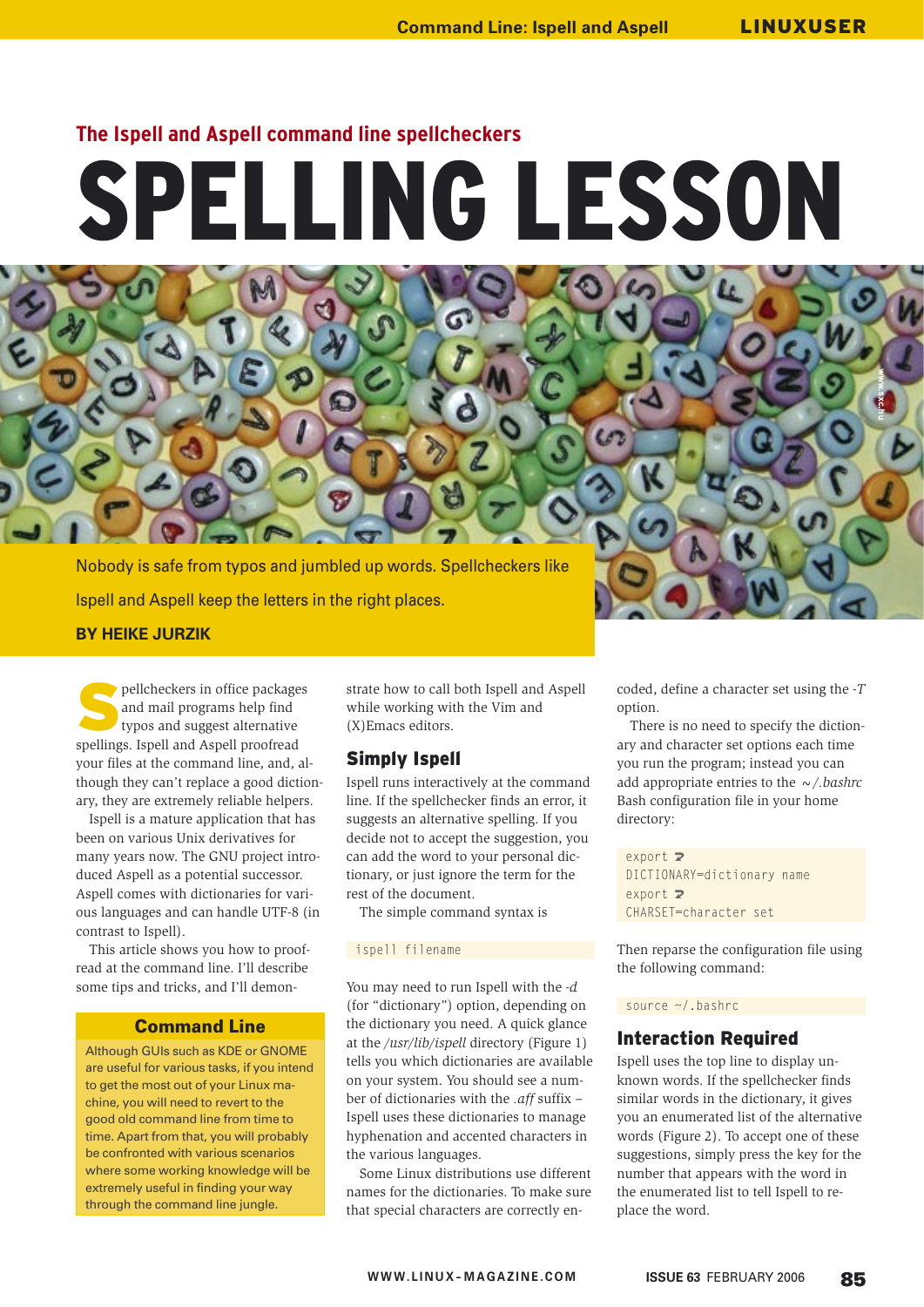| C pacety max - - their - Kenses - 17      |  |             |                            |  |                                                                         |  |
|-------------------------------------------|--|-------------|----------------------------|--|-------------------------------------------------------------------------|--|
| Session Edit View Bestman's Settings Help |  |             |                            |  |                                                                         |  |
| icasad)lime: > in -1 marvlib/ispell       |  |             |                            |  |                                                                         |  |
| <b>Notal 5389</b><br>$-74 - 8 - -7 - -$   |  |             |                            |  | 1 root root 20414 2004-10-01 19:57 american.aff                         |  |
| h h                                       |  |             |                            |  | Elisamenter 1 novt nost 16 2005-03-24 11:59 annualization has a angeles |  |
| $-14 - 1 - 1 -$                           |  |             |                            |  | 1 root root 844776 2004-10-01 19:57 americanned hash                    |  |
| $-100 - 100$                              |  |             |                            |  | 1 root root 2190504 2004-10-01 19:57 americancie hash                   |  |
| <b>CONTRACTOR</b>                         |  |             |                            |  | 1 root root 20414 2004-10-01 19:57 british.aff                          |  |
| Ireconvenue 1 root root                   |  |             |                            |  | 15 2005-03-24 12:00 hritish.hosh -> britishs                            |  |
| $-rw-r=-r=-1$ root root                   |  |             |                            |  | 845976 2004-10-01 19:57 hr: Historical Jush                             |  |
|                                           |  |             |                            |  | Pu-P--P- 3 root cost 219344 2004-30-01 19:57 heitiskeig.hash            |  |
| dram-ar-a 2 root root                     |  |             | 144 2005-03-24 12:03 monts |  |                                                                         |  |
| <b>Il pacorumento</b>                     |  |             |                            |  | 1 root root 12 2005-10-27 21:50 cm lish aff => american.                |  |
| <b>Inconvent</b>                          |  | 1 root root |                            |  | 13 2005-30-27 21:50 continuant -> american                              |  |
| $-1 - 1 - 1 -$                            |  |             |                            |  | 1 root root 1806 2004-10-01 19:57 inpell-enous-nem.cl                   |  |
| kanadilling!">                            |  |             |                            |  |                                                                         |  |
|                                           |  |             |                            |  |                                                                         |  |
| E Sherik                                  |  |             |                            |  |                                                                         |  |
|                                           |  |             |                            |  |                                                                         |  |



**Figure 1: The Ispell on our lab machine understands British and US English. Figure 2: Ispell offers similar words as alternatives.**

If you do not want to replace the word that Ispell thinks is wrong, you can either press the space key to ignore the word once, press [A] to ignore the word for the rest of the Ispell session, or press [I] to store the word permanently. In the latter case, Ispell adds the term to your personal dictionary.

Your personal word lists are stored as hidden files in your home directory. The filename is made up of *.ispell\_* and the name of the dictionary you used. For example, if you were working with the *ngerman* dictionary, your personal word list would be *.ispell\_ngerman*.

If Ispell discovers an error but does not give you a (reasonable) alternative, you can press [R] (for "replace") and type your changes at the prompt. Ispell replaces the word throughout the text.

# The End of the Story

Ispell quits after spellchecking, but you can alternatively press [Q] to quit the spellchecker and discard any changes. Ispell will prompt you to determine if you really do want to discard the changes. You can then press either [Y] to quit the program or [N] to carry on spellchecking. The alternative is to press [X] to quit Ispell, but store any changes you have made.

# Creating Backups

Ispell gives you a safe option if you specify the *-b* parameter when launching the program. This tells the spellchecker to create a backup for each file it checks. The backup copies are identifiable by a *bak* or  $\sim$  suffix and contain the original text.

Many distributions have versions of Ispell that create backups without you actually specifying the option for creating a backup copy. This is sometimes the default behavior as specified by the package maintainer. If prefer not to create backup copies, you can disable this feature by setting the *-x* flag.

# Other Formats

Ispell has the ability to spellcheck the HTML and TeX/LaTeX formats in addition to text files. The spellchecker automatically identifies any file with the

## Spellcheckers in Vim and Emacs

Ispell and Aspell run in the background in many KDE and Gnome applications, and will check your documents at a click. But it is quite easy to talk Vim and (X)Emacs into cooperating.

A single line in the Vim configuration file (~/.vimrc) gives you a macro. To map a function key [F10] to the spellchecker, add the following line to the file for Ispell:

map  $\langle$ F10 $\rangle$  :w! $\langle$ CR $\rangle$ : $\mathbb{Z}$ 

!ispell %<CR>:e! %<CR>

If you prefer Aspell, use the following entry instead:

map  $\langle$ F10> :w! $\langle$ CR>:2

!aspell -c %<CR>:e! %<CR>

Place any command line options you need after the command.

If you use Emacs or Xemacs, add the following line to the configuration file (~/. emacs or ~/.xemacs/custom.el):

 $(seta-default)$ ispell-program-name "aspell") or:  $(seta-default$ 

ispell-program-name "ispell")

*.html* or *.htm* suffix as an HTML file. In this case, the spellchecker ignores any HTML tags it discovers during the spellchecking session. The only exception is the *ALT* attribute, which you can use to define alternative text for an embedded image.

If the file suffix is missing or in capitals (*.HTM*), you can tell Ispell that the file is HTML when launching the program:

#### ispell -H file.HTM

The same thing applies to XML and SGML files: pass the *-H* option to the program when launching Ispell to tell the spellchecker to ignore tags when spellchecking. (Some distributions, such as Debian, use *-h* (with a lowercase "h") for this option, whereas others, such as Suse, use a capital *-H*.)

Ispell identifies TeX-/LaTeX files by reference to the *.tex* file suffix and does not spellcheck formatting instructions. Ispell uses backslash, which normally introduces control sequences in the layout system, to identify formatting, however, text in curly brackets is spellchecked. The spellchecker identifies

> Heike Jurzik studied German, Computer Science and English at the University of Cologne, Germany. She discovered Linux in 1996 and

œ  $\frac{\overline{Q}}{I}$ 

**AUT** 

has been fascinated



THE AUTHOR ω with the scope of the Linux com-Ξ mand line ever since. In her leisure time you might find Heike hanging out at Irish folk sessions or visiting **Ireland**